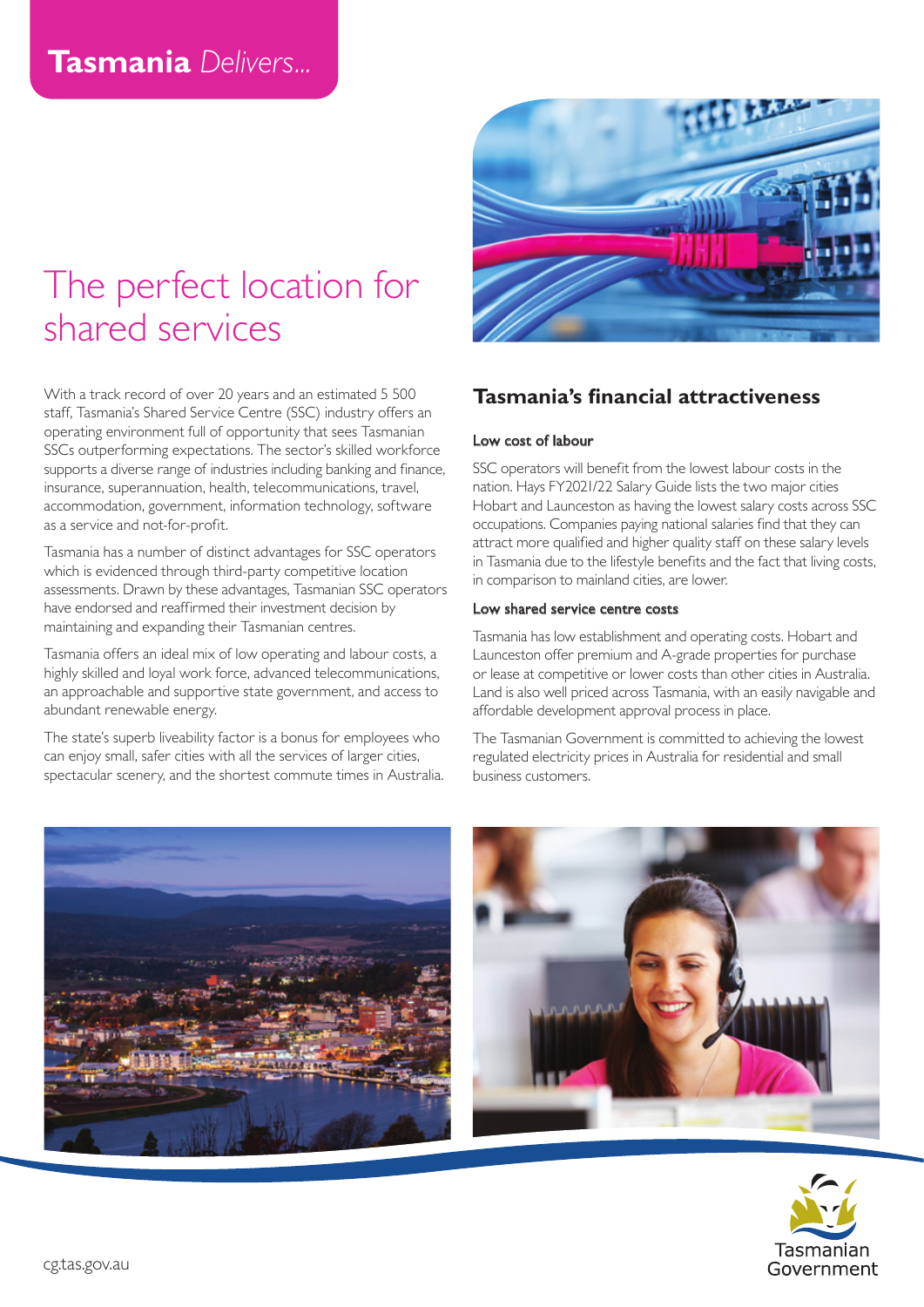



# **Tasmania's business environment attractiveness**

### High-quality telecommunications infrastructure

The state's SSC sector benefits from Tasmania's high-quality range of telecommunication infrastructure which provides the required flexibility and speed for the sector to deliver outstanding results to clients. Internet users experience lower volumes of traffic and less network congestion.

Tasmania was the first location in Australia to receive the National Broadband Network (NBN). This network provides reliable, high-speed broadband access across Australia through the use of three technologies; optic fibre, fixed wireless and next-generation satellite. Tasmania was the first in the Nation to offer gigabit connection speeds and this continues to offer an advantage to businesses looking to establish in the state.

### World leader in clean energy generation

Tasmania is a world-leader in renewable energy and offers a compelling location for forward-thinking investors who wish to achieve real sustainability targets through reliable renewable energy use.

Tasmania is 100 per cent self-sufficient in renewable energy and has a plan to double the supply of renewable energy by 2040. This is already providing benefits to forward thinking investors looking to make sustainability claims for digital services such as cloud storage infrastructure.

Tasmania has been a forerunner in the development of renewable energy generation with over 100 years of continued investment in renewable energy infrastructure and technology.

Years of experience have helped Tasmania to develop an unmatched level of renewable energy skill and expertise among our engineers and technicians.

Additionally, Tasmania has the lowest per capita greenhouse gas emissions of any Australian state or territory and has ambitious plans for further improvement.

Our natural assets and resources, combined with incentives for innovative businesses to invest in clean energy, clean technologies and services, is helping Tasmania achieve economic prosperity while ensuring quality outcomes for the environment.

#### Government support support

The Tasmanian Government offers confidential personalised support to businesses across all industries and sizes.

The Tasmanian Government provides access to a range of services and programs to help businesses succeed at any stage of a business' life cycle, The Tasmanian Government also offers a range of programs aimed at assisting employers and industry with training and workforce development. Numerous business and skilled migration programs are in place to help target key areas of skills needed.

# **Tasmania's outstanding workforce**

Tasmania can deliver a loyal, highly skilled and cost-effective workforce to support the operations and development of additional SSCs in the state.

#### Staff attrition

Tasmania prides itself on employee loyalty. When compared to other Australian states and territories, Tasmania has more stable labour market conditions for SSC employers.

Across all industries, Tasmania has the highest job tenure rates of any Australian state with an average tenure of a private sector employee being 6.08 years as opposed to the Australian average of 4.85 years. As a result, SSC operators can benefit from a more consistent employee base who possess greater job specific knowledge.

Feedback received from a number of Tasmanian based SSCs is that increased staff loyalty in Tasmania (with many large companies anecdotally reporting staff turnover rates as low as one or four per cent) resulted in reduced staff training costs, increased customer satisfaction, improved customer outcomes and improved workplace culture, leading to recognition.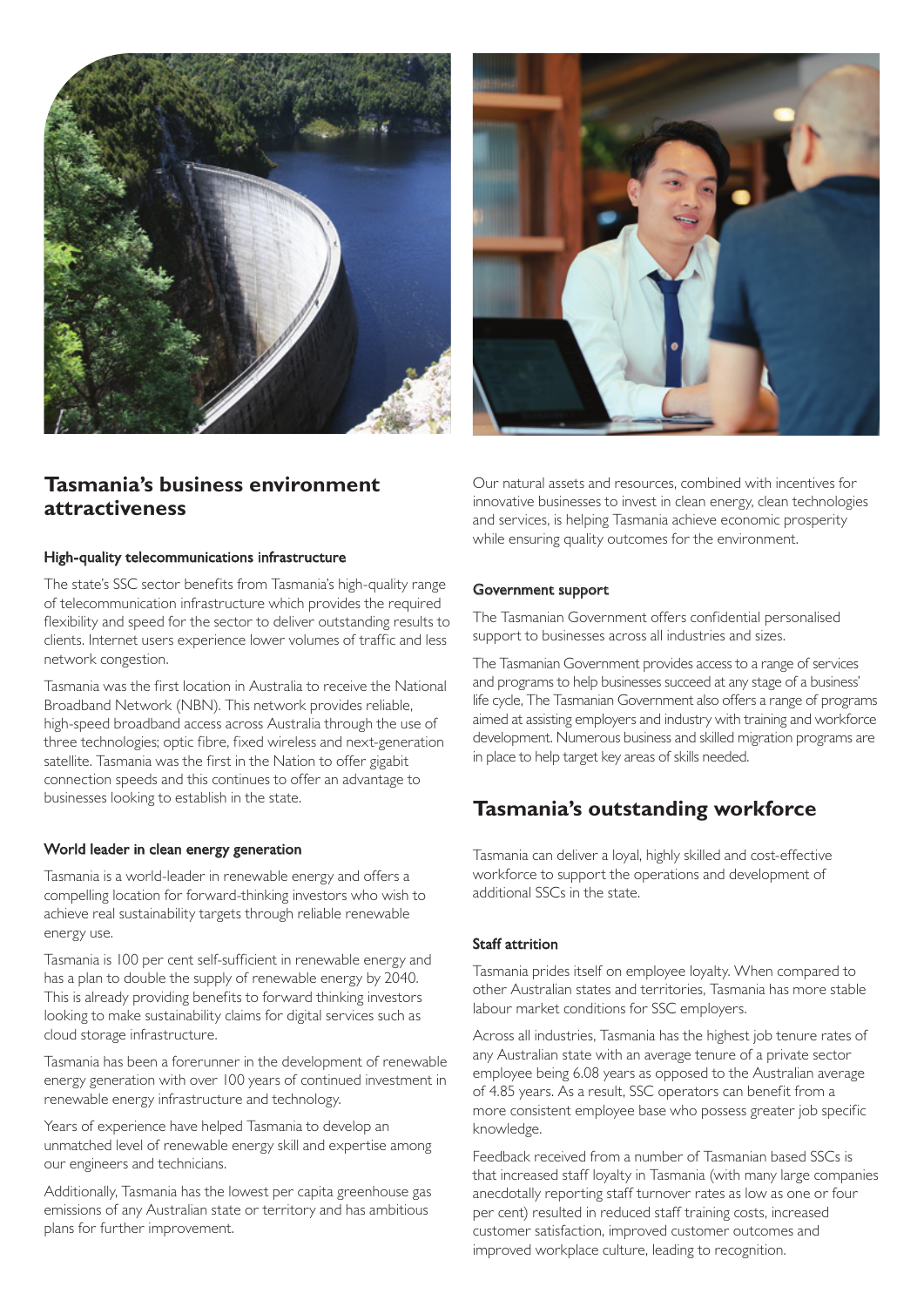

### Leading education facilities facilities

Tasmania has a number of outstanding educational institutions that offer leading edge qualifications in collaboration with industry to deliver work-ready graduates to the SSC sector. TasTAFE is the largest vocational education and training provider in Tasmania. With 12 campuses, including four in Launceston, it operates throughout the state and offers more than 370 courses and qualifications.

TasTAFE's ability to adapt and meet sector demand is demonstrated in its partnership with global IT services and solutions leader, DXC Technology through development of three IT related Certificate IV programs.

Program graduates are trained to a standard that a global IT outsourcing company would require, with translatable skills and direct work experience that can be utilised anywhere in the world.

The Tasmanian Government also has a partnership agreement with University of Tasmania (UTAS) to align higher education with current and future workforce needs while delivering research projects that build innovation capacity for new industries.

UTAS is ranked in the top 2 per cent of all universities worldwide and continues to offer a number of courses and qualifications that prepare students for work in the information and communications technology including the Bachelor of Information and Communications Technologies, Master of Information Technology and Systems as well as a pioneering Associate Degree.

The associate degree is a two-year, full-time qualification that has been developed and is taught in conjunction with industry, providing real world experience and latest knowledge to provide a steady inflow of work-ready graduates to industry stakeholders such as SSC operators.

### Supporting technological change

There are a broad range of occupations within Tasmania that can support and positively contribute towards technological changes that are proving to be popular in the SSC industry, such as big data, mobility and cloud computing.

The Tasmanian information and communication technology (ICT) sector provides access to a number of complementary occupations that possess transferable skills which are suited to the SSC environment. The ICT industry employs over 9 400 people and is projected to grow to more than 12 000 by 2026.

Tasmania has extensive expertise in the areas of software and application programming, cyber security, internet of things (IoT), cloud migration, technology and data architects, ICT technical support and sales, information management, and data base and system administration.

# **Tasmania's quality of life benefits**

Lifestyle and cost of living advantages in Tasmania are seeing a growing trend of young professionals and families moving to Tasmania. This is supporting significant growth in SSCs as they seek to attract and employ both skilled and unskilled workers.

The state boasts shorter commute times, lower cost of living, highest percentage of individuals who walk or bicycle to work, and astonishing growth in the local arts culture when compared to other Australia states and territories. Tasmania's three cities – Hobart, Launceston and Burnie – are ranked in Australia's top six safest cities, with Hobart being ranked the safest of Australia's capital cities.

Tasmania has spectacular natural attributes with 48 per cent of its land mass protected in World Heritage Areas, national parks and reserves, and has the most pristine air in the world. Cape Grim in Tasmania was analysed and assessed internationally by the Australian Government's Scientific and Research Organisation as having the cleanest air on Earth.

Liveability and employee satisfaction are highly correlated which is evidenced through research indicating that satisfied employees are more effective and efficient in their work, another benefit to doing business in Tasmania.